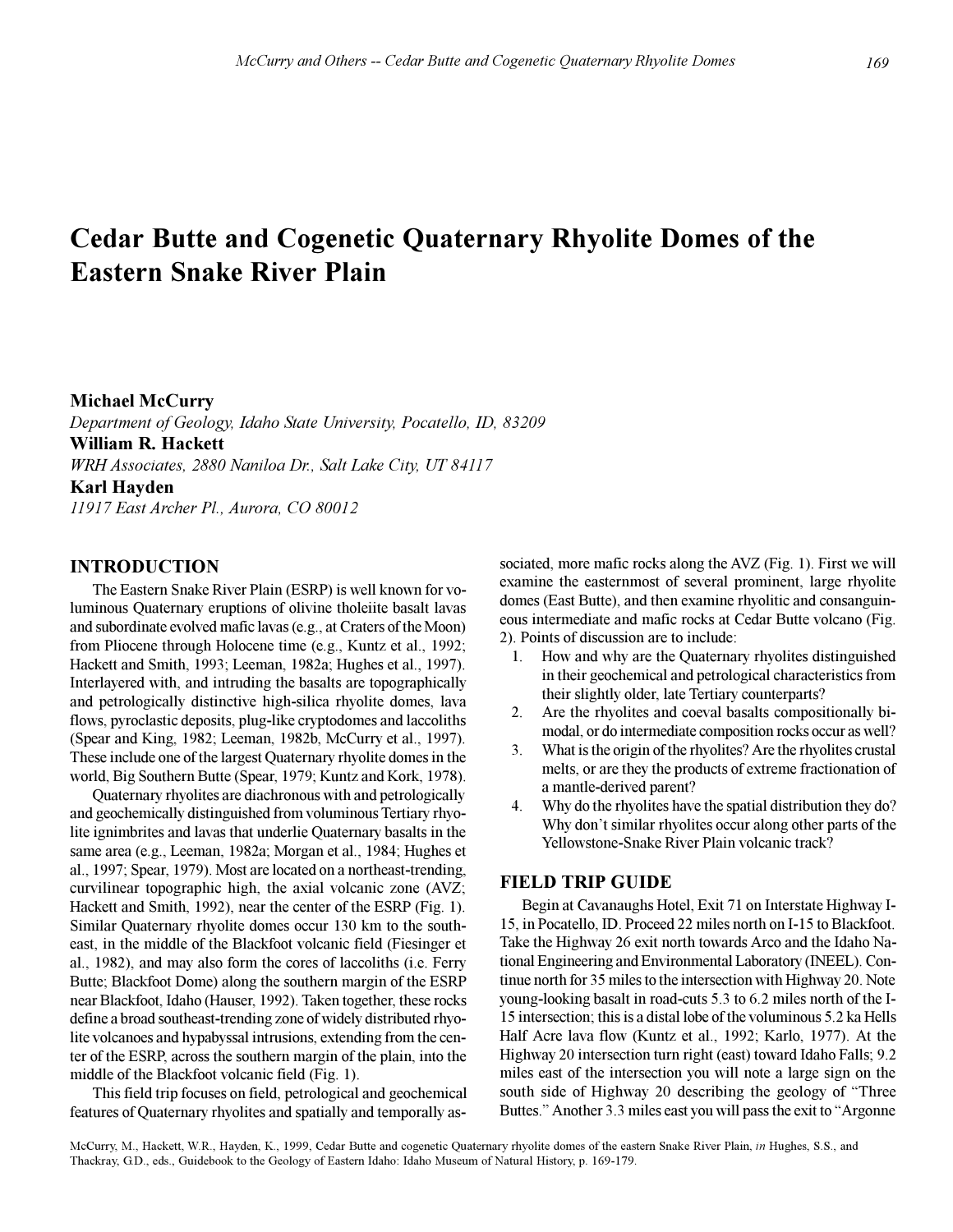

*Figure 1. Location map and geologic setting of the Eastern Snake River Plain. Light shaded area represents a broad, gentle topographic high which straddles part of the Great Rift (GR), and axial portions of the ESRP. The axial part of the high is referred to by Hackett and Smith (1992) as the "Axial Volcanic Zone". Broad stippled line = outline of the eastern Snake River Plain; open circles = large basaltic shields; filled circles = rhyolite domes, flows, and laccoliths. Ranges peripheral to the plain are: LRR, Lost River Range; LM, Lemhi Mountains; BHR, Beaverhead Mountains; CM, Cassia Mountains; AM, Albion Mountains; SR, Sublett Range; DCR, Deep Creek Range; BR, Bannock Range; PR, Pocatello Range; CR, Chesterfield Range; BM, Blackfoot Mountains; CR, Caribou Range; BHM, Big Hole Mountains. Other abbreviations: FB, Ferry Butte; BFD, Blackfoot Dome; SH, Sand Hills; YVF, Yellowstone Volcanic Field. Taber Caudron is an inferred caldera associated with the eruption of the 10.2 Ma Arbon Valley Tuff (Kuntz et al., 1992; Kellogg et al., 1994).*

National Laboratory West" (towards the north of the highway). Continue for another 0.9 miles to the east and look along the right (south) side of Highway 20 for a subtle intersection with a gravel road. Reset your odometer to zero.

**NOTE:** As soon as you turn off Highway 20 you are on restricted INEEL property. You must have proper identification and prior clearance from the INEEL in order to proceed.

Proceed south past intimidating-looking signs stating "Dangerous Road Ahead, Unauthorized persons are trespassers." At 1.4 miles there is a fork in the road, bear left. At 4.0 miles you will begin the ascent of a steep, rugged road  $(4$ -wheel-drive is

recommended) up the east flank of East Butte. Continue for another 1.2 miles until you have reached the southern (highest) peak on East Butte. Note that near the summit the road divides into two; take the left (southern) branch to a small parking area near some large antennas.

**STOP 1.** Overview of the "Axial Volcanic Zone".

 Compare and contrast Quaternary rhyolites of the ESRP with Tertiary rhyolites occurring in the same area. Geology of East Butte and Unnamed Butte

The axial volcanic zone (AVZ; Hackett and Smith,1992), is a broad, roughly linear topographic high extending 150 km down the center of the ESRP. The high is constructional rather than structural in origin, having been produced by an unusually high concentration of basaltic vents (Kuntz et al., 1992). Figure 1 illustrates the shape of the topographic high interpreted from a GIS digital terrain elevation map. Note that the high is actually slightly curvilinear, and circumscribes the northwest part of the inferred Miocene Taber and southern parts of inferred calderas of the Heise Volcanic Field Caldera (Kuntz et al., 1992; Morgan et al., 1984). Kuntz et al. (1992) suggest that volcanic vents along the high resulted from preferred emplacement along some of the caldera boundary faults and northwest-trending rifts zones.

Dominating the southwest view from field trip Stop #1, along the AVZ, is Big Southern Butte, an enormous, high-silica-rhyolite cumulodome which formed at 300 ka (Spear, 1979; Spear and King, 1982; Kuntz et al., 1992). This dome rises 760 meters above its surroundings, and extends another 900 meters into the subsurface (Fishel, 1993). The dome evolved from a rhyolite sill, which was emplaced near the Quaternary basalt-Tertiary rhyolite contact. Continued injection of viscous rhyolite magma into the sill caused it to expand into a laccolith, and then ruptured the roof rocks, producing the present dome. Darkish-colored rocks on the north flank are remnants of the basalt cap.

Other prominent buttes to the southwest include Cedar Butte and Middle Butte. Cedar Butte, in front of and slightly to the left of Big Southern Butte (as viewed from Stop 1), is a broad shield, capped by a large te-

phra cone. Flows, tephra and hypabyssal rocks range from basaltic trachyandesite to rhyolite in composition.

Middle Butte, six kilometers to the west, is capped by southtilted (by 10º), olivine tholeiite lava flows (Spear, 1979). The flows are unusually old, compared to their surroundings (Fig. 2). Kuntz and Dalrymple (1979) and Spear (1979) both infer that the basalt cap has been uplifted by intrusion of a shallow, plug-like mass of rhyolite. Kuntz and Dalrymple (1979) refer to unpublished gravity and magnetic data by Don Maybe (USGS), that indicates the core of Middle Butte consists of rock that is less dense and less magnetic than basalt.

The subtle "mound" located  $\sim$ 1 km southwest of the base of East Butte is another rhyolite dome referred here to as "Unnamed"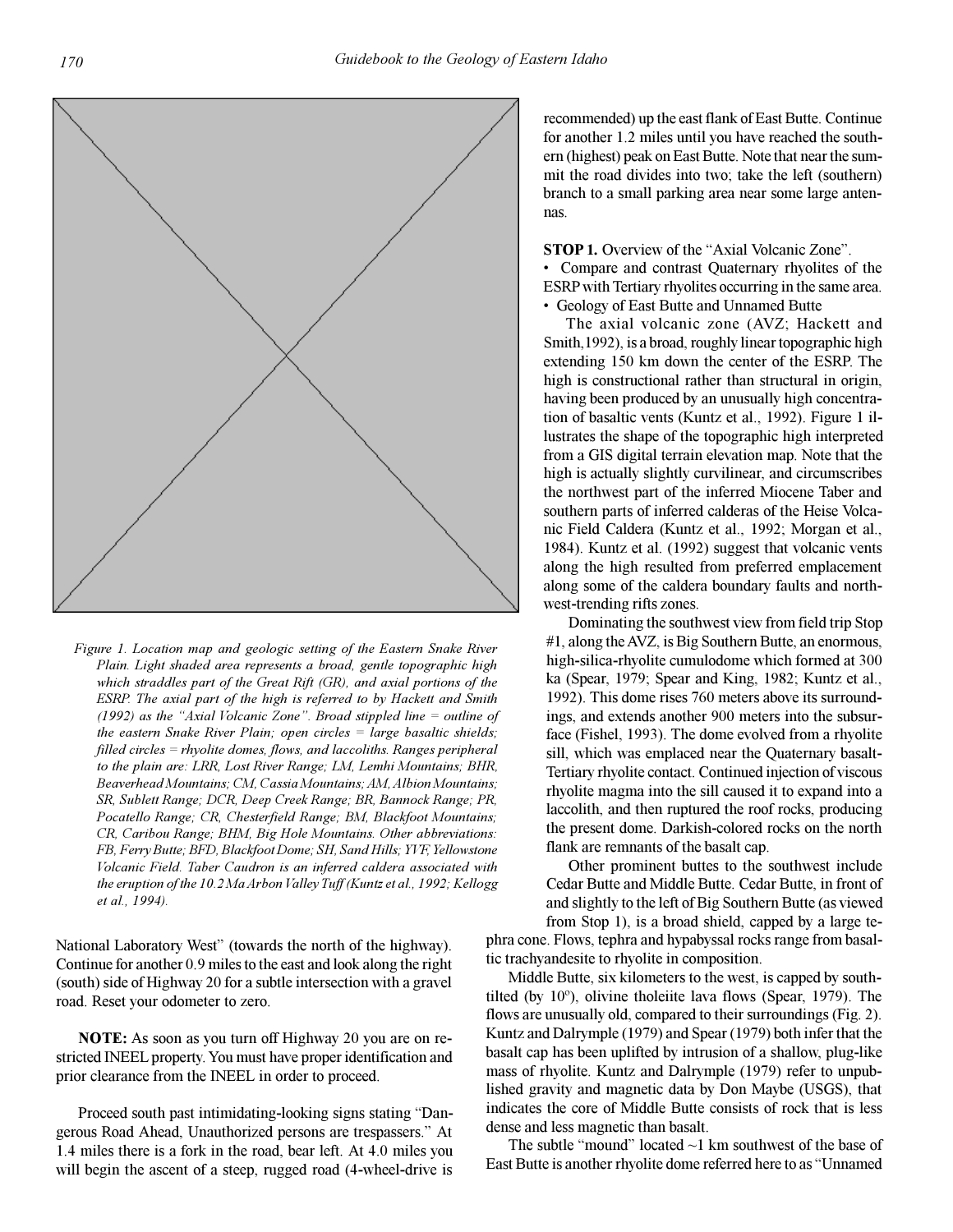

*Figure 2. Simplified geologic map of salient geologic features near field trip stops (modified after Kuntz et al., 1994). Coarse stipple = debris fans surrounding East, Middle and Big Southern Buttes; light shade = Cedar Butte shield (400 ka); light stipple = tephra cone; Tbo = middle Quaternary (1.1 Ma) basalt capping Middle Butte; Tb = late Quaternary (mostly 100 to 350 ka) basaltic lava flows; Tbb = Quaternary lava flows uplifted along the north flank of Big Southern Butte; Trb = rhyolite of Big Southern Butte (294 ka); Tru = Unnamed Butte rhyolite (1.4 Ma); CH-1 = INEEL Corehole #1; Tre = East Butte rhyolite (0.58 Ma); track symbol = linear vent zones for some basaltic eruptions; dashed lines outline the margins of the Cerro Grande (Tbc; 13.4 ka), North Robbers (Tbn; 12.0 ka) and South Robbers (Tbs) basalt flows; other thin lines illustrate field-trip-related graded gravel and unimproved dirt roads.*

Butte" (Fig. 2; Kuntz et al., 1994). The small topographic size of the 1.4 Ma dome belies its true size. A cored well drilled northeast of Unnamed Butte (CH-1; Fig. 3) penetrated over 1000 feet of the rhyolite, suggesting that it is comparable in size to East Butte, but has been largely buried by younger basalt flows (Kuntz, 1978). Recent detailed geochemical work on lava flows overlain by the dome indicates that they are highly evolved geochemically (McCurry, unpublished data). The flows vary systematically downward in composition from rhyolite to mafic trachyandesite, between 1200 and 1900 feet (Fig. 3). Chemical covariations are strikingly similar to those observed at Cedar Butte (McCurry et al., unpublished data).

Kuntz and Dalrymple (1979) and Spear (1979) both studied the geology and petrology of East Butte. Spear (1979) indicates that most foliations are inclined away from the center of the dome, suggesting that the dome is primarily endogenous in origin. Kuntz and Dalrymple (1979) disagree, indicating that most of the flow banding is actually inward-dipping, like the lower half of an elongated onion. They suggest that the original magma was too viscous to flow, and instead rose as inclined concentric sheets.

Kuntz and Dalrymple (1979) point out that a distinctive irregularity (notch) in the southeast side of East Butte lies next to a major vent for a basaltic volcano. Fragments of the distinctive, plagioclase-phyric basalt occur within the rhyolite (field trip Stop 2). They suggest that the rhyolite magma may have intruded into a fracture which was obstructed in that area by basaltic lava.

Proceed back down East Butte the same way you came up; park in a pull-out 0.8 miles down from the summit, at the lowest large switch-back (i.e. nearest the base of the butte).

**STOP 2.** Examine rhyolite and mafic enclaves of East Butte.

This road-cut exposes part of the interior of the East Butte dome. Note the strong, south-dipping layering, defined by a combination of flow-banding and weakly developed lithophysal zones. Also note the presence of common, but volumetrically minor mafic enclaves. Enclaves in this outcrop are angular to rounded in shape and vary from under a centimeter to 8 cm across. Most of the enclaves are strongly porphyritic, containing distinctive, large (to 1 cm) plagioclase laths in a dark gray, aphanitic, dense to moderately vesicular matrix. An analysis of one of the enclaves by Kuntz and Dalrymple (1979) indicates that the enclaves are basaltic trachyandesite (i.e. alkali-rich) in composition, rather than olivine tholeiite basalt.

Kuntz and Dalrymple (1979) and Spear (1979) both note a lithologic similarity between these enclaves and the large basaltic volcano adjacent to the notch on the southeast side of East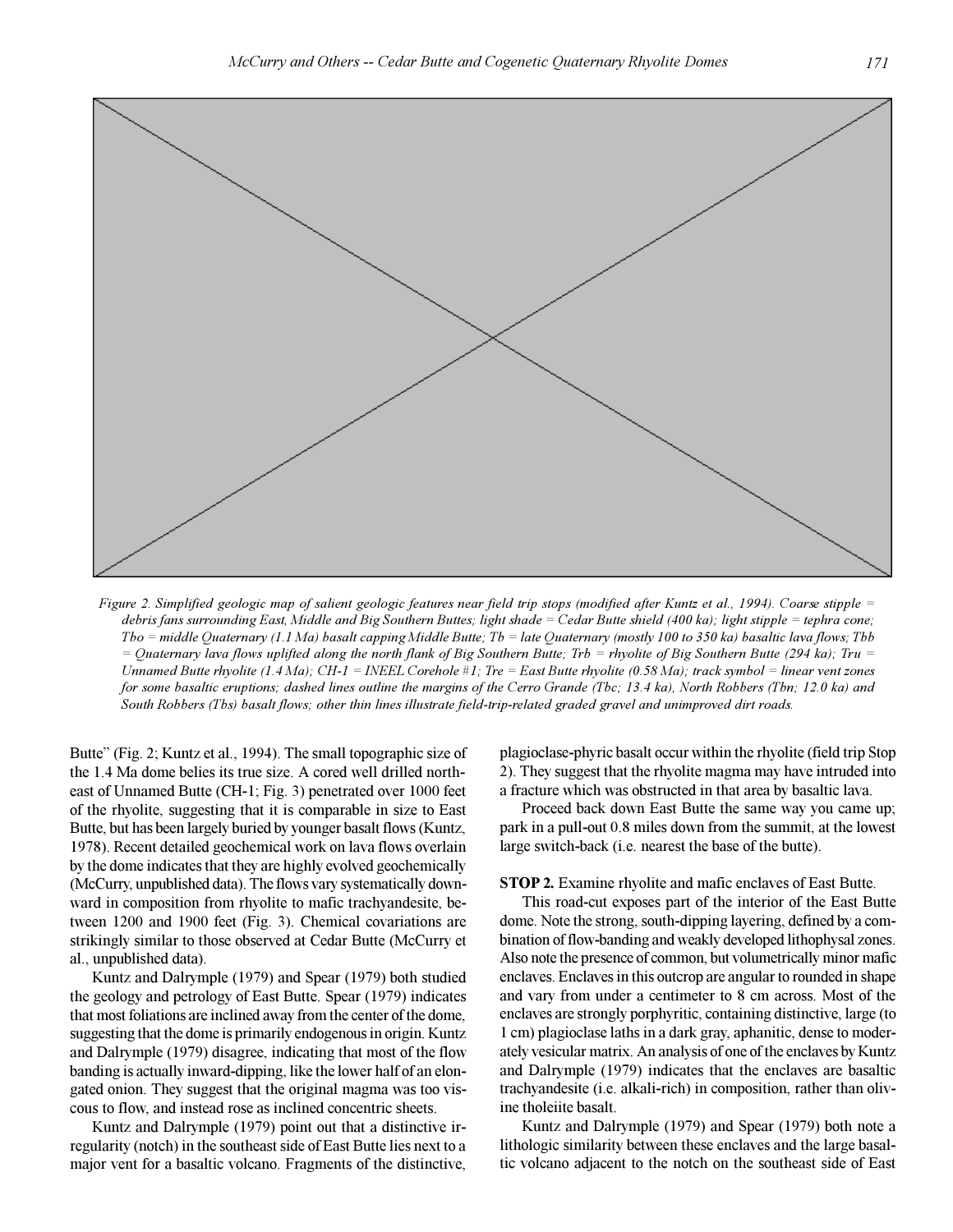Butte. Spear (1979) also notes disequilibrium phenocryst assemblages and textures in similar enclaves elsewhere in the dome. He interpreted the enclaves as "hybrid inclusions" produced by mixing of partially crystallized mafic magma with the host rhyolite. However, most of the enclaves vary from angular to subangular, and have sharp, unchilled contacts with the rhyolite, suggesting they were rigid (i.e. largely crystallized) prior to being incorporated into the rhyolite.

The following is a petrographic description of rhyolite from this location: Strongly porphyritic, consisting of euhedral to subhedral, randomly oriented phenocrysts of sanidine (15% to 3 mm), quartz (5% to 1 mm), ferroaugite (1% to 0.8 mm), opaques (minor to 0.2 mm) and trace microphenocrysts of apatite and zircon, in a fine-grained, dense, weakly pilotaxitic felsic matrix. Sparse, small, irregular lithophysal cavities are infilled by vaporphase tridymite and alkali-feldspar. Many clinopyroxene grains are partially altered to dusty opaques, particularly around their margins. Many phenocrysts occur in glomeroporphyritic clots. Some large sanidine grains have well-developed, intracrystalline, granophyric textures. Zircon-like grains (possibly monazite) have a somewhat unusual blocky habit. Spear (1979) notes the presence of minor fayalite and aenigmatite (?) [possibly chevkinite?] in other samples from East Butte. Kuntz and Dalrymple (1979) also note the presence of minor amounts of oxidized biotite(?) and sphene (titanite).

Return to Highway 20. Turn west (left) on Highway 20 and return to the Highway 26 exit. Turn left (south) on Highway 26 and proceed 7 miles south. Turn right off the highway, next to Magee's, onto the road to Atomic City. Zero your odometer mileage. Drive west on the road to a T-intersection. There is a Texaco station, a post office, and a small hotel to the right, in Atomic City. Turn left, to the south (i.e. away from Atomic City) on the



*Figure 4. Diagrammatic illustration of the major geologic units of Cedar Butte volcano. Stages are discussed in the text. Flow directions are inferred from stretched vesicle lineations and flow folds orientations (modified from Hayden, 1992).*

unlabeled paved road. Drive 1.4 miles to the end of the pavement, and take a right on a graded gravel road; note Big Southern Butte in the distance. Stop at a small rise at mile 2.65 for an overview of the geology of Cedar Butte.

#### **STOP 3.** Overview of Cedar Butte

- Shield
- Tephra cone
- Arcuate vent zone
- Rhyolite lava flows



*Figure 3. A diagrammatic, northeast (left) – southwest directed cross-section of Unnamed Butte. CH-1 is a cored borehole (Kuntz and Dalyrmple, 1979; McCurry, unpublished data). Silica contents are graphed to the left of the sketch, for samples collected from near the base of the dome.*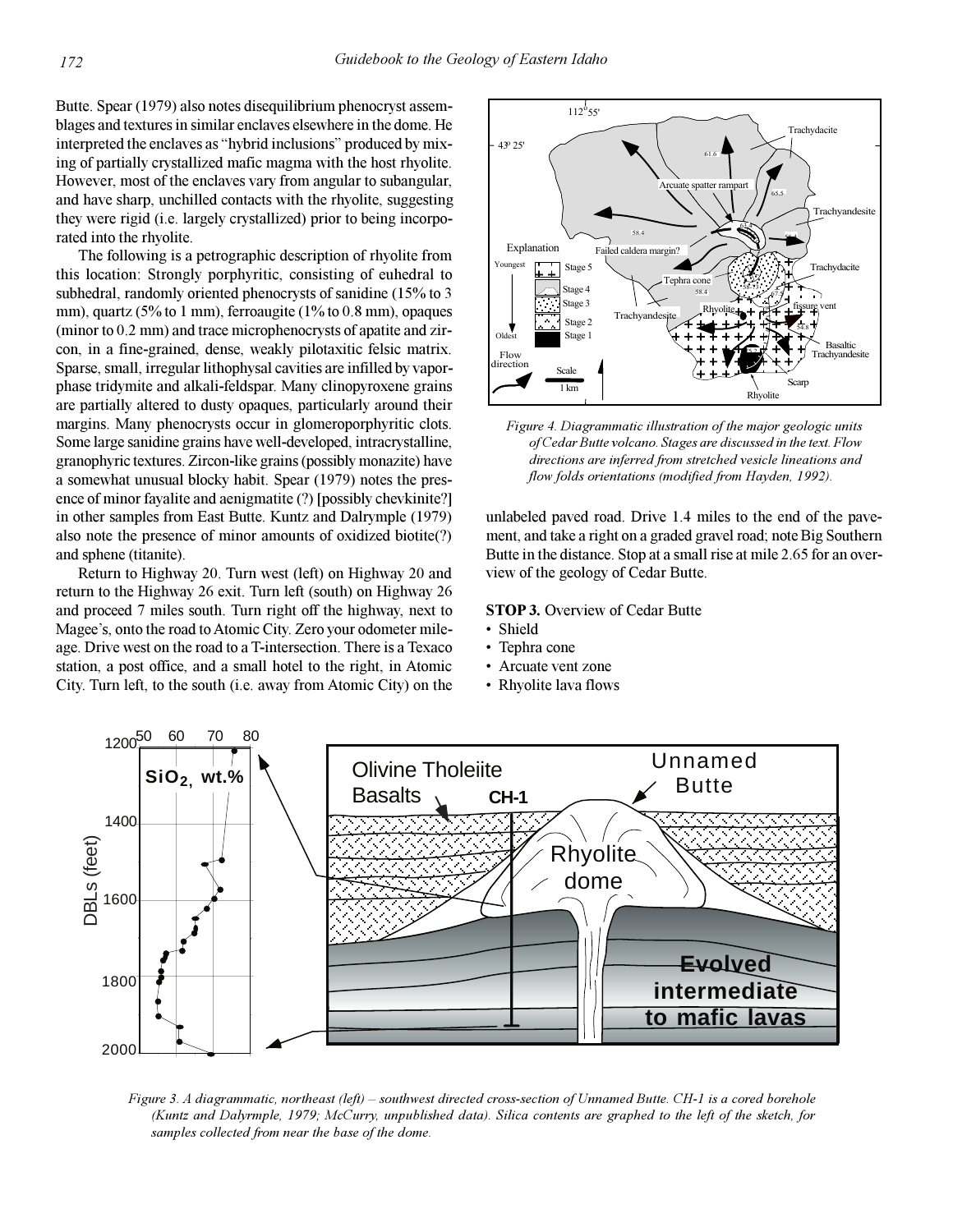# **GEOLOGY AND PETROLOGY OF CEDAR BUTTE VOLCANO**

Cedar Butte is a ~400 ka (Kuntz et al., 1994) polygenetic volcanic center located near the intersection of two major structural lineaments, the Arco Rift Zone and ESRP axial volcanic zone (Fig. 1). The volcano consists of a broad shield,  $\sim$ 4 by 9 km across and 120 meters high, a prominent ~1-km-long curvilinear spatter rampart, and a large, 100-meter-high compound tephra cone (Fig. 4). Vents and dikes are north-northeast to northwest trending and are concentrated near the center of the shield.

This seemingly modest-sized shield is slightly elongate to the northwest, covering an area of  $\sim$ 31 km<sup>2</sup>, with a minimum volume of erupted material of 9.2 km<sup>3</sup> (Hayden, 1992). Much of the volcano is buried by later Pleistocene to Holocene lavas. Lava flows which may have been derived from Cedar Butte have been identified from cores and borehole logs near the INEEL (Hayden, 1992; Spear, 1979; Steve Anderson, U.S. Geological Survey, personal communication, 1994), and are also present in an uplifted block of basalt on the east side of Big Southern Butte (Fishel, 1993). These observations suggest the volcano originally extended  $\sim$ 20 km across its base. Cedar Butte volcano may therefore have had a total volume of well over 10 km<sup>3</sup> - comparable to that of the largest, compositionally similar, "evolved" center exposed on the Snake River Plain, Craters of the Moon volcanic center (Kuntz, et al., 1986).

Cedar Butte evolved through five major stages of activity (Fig. 4).

## *Stage 1*

Effusion of a roughly north-trending high-silica rhyolite lava flow  $\sim$ 3 km long, 1 km wide and at least 70 meters thick (volume  $\sim$ 0.2 km<sup>3</sup>). The flow is mantled by blocky and pumiceous breccia. Phenocrysts are sparse  $\left( \langle 1\% \rangle \right)$  total volume) and consist of sanidine > fayalite > quartz > Fe-Ti oxides and accessory zircon and apatite.

The southern toe and eastern margin of the flow are relatively steep, giving Cedar Butte an unusual step-like morphology on those sides. In previous mapping of the region (Kuntz and Kork, 1978; Kuntz et al. 1992, 1994; Spear, 1979) the east side of the butte was mapped as a north-trending fault scarp; one of very few faults on the ESRP. However, we reinterpret this scarp as a steep flow lobe margin of the underlying rhyolite. Although the rhyolite is mostly covered by a thin veneer of younger basaltic trachyandesite flows, it is exposed through nearby "windows" not covered by subsequent lava flows (Hayden, 1992). Some of the younger flows erupted from vents on top of the rhyolite; in these areas the later lavas are contaminated with xenoliths and xenocrysts of the rhyolite (near "fissure vent" on Fig. 4). Excellent exposures of these flows along the scarp demonstrate that they flowed over the scarp, rather than being cut by it. Therefore faulting either predates the younger flow, or, we believe more likely, the scarp was produced by edge of the underlying rhyolite flow.

#### *Stage 2*

The apparent passive effusion of the stage 1 rhyolite flow was followed by more explosive eruption of trachydacite lava. Explosive fountaining is suggested by the flows' generally distinctive clastogenetic textures. Orientations of stretched vesicles, glass ribbon bomb orientations, and rheomorphic fold axes indicate the lava erupted from a vent that is now buried under the stage-3 tephra cone. The lava is sparsely porphyritic; phenocryst abundances and assemblage resemble those of the preceding rhyolite.

#### *Stage 3*

Stage 3 is distinguished by the construction of a large tephra cone. The cone is one of the largest Quaternary tephra cones on the ESRP. It has a relief of  $\sim$ 100 meters, is 1.2 km across, and is deeply eroded, suggesting it was originally even larger. A large breach on the north side of the cone appears to be erosional rather than volcanic in origin.

In contrast to other large tephra cones on the SRP (Womer, et al., 1982; Hackett and Morgan, 1988; McCurry et al., 1997), Cedar Butte is distinguished by an absence of evidence for meteoric water involvement. Eruptions appear to have been dominantly strombolian in nature, having produced thick layers of moderately to poorly bedded and moderately to poorly sorted scoria bombs, pumice, and spatter. Most exposures are of moderately welded agglutinate. Small lava flows also issued from the sides of the cone.

The cone-forming eruptions produced a spectrum of magma types (trachyandesite - trachydacite - rhyolite), as well as pyroclasts containing intermingled glasses of contrasting compositions. In our preliminary work we did not observed a correlation between stratigraphy and composition, at least on the scale of 5-10 meters of stratigraphic section. However exposures are very limited, so we can not rule out larger scale patterns which would indicate a correlation between time and chemical composition of the erupted materials.

Spear (1979) suggests that the large tephra cone was the last phase in formation of Cedar Butte. However, good exposures on the north flank of the cone indicate that flows to the north pinch out rapidly south against the cone, rather than project beneath the cone.

A spectacular system of north-northeast-trending compositionally-bimodal dikes cuts through the extreme northern flank of the tephra cone (Fig. 4). These are described in the discussion for field trip Stop 6.

#### *Stage 4*

After tephra cone formation ceased (stage 3), effusive activity shifted north. Subsequent eruptions were voluminous and took place from a north to northwest curvilinear fissure system at least several hundred meters to perhaps 1-km long, producing a prominent arcuate spatter rampart (Fig. 4). When combined, dikes, tephra cone, and arcuate vent zone define a near-circular 150º arc with a radius of curvature of  $\sim 0.8$  km (bold dashed line on Fig. 4).

Geometry of the curvilinear dike/fissure system resembles vent/dike systems which are influenced by interactions between local (i.e. volcano-related) and regional stress fields (e.g., Mueller and Pollard, 1977). However, at Cedar Butte, this would imply a regional extension directed perpendicular to the plain, an idea which is inconsistent with the orientations of northwest-trending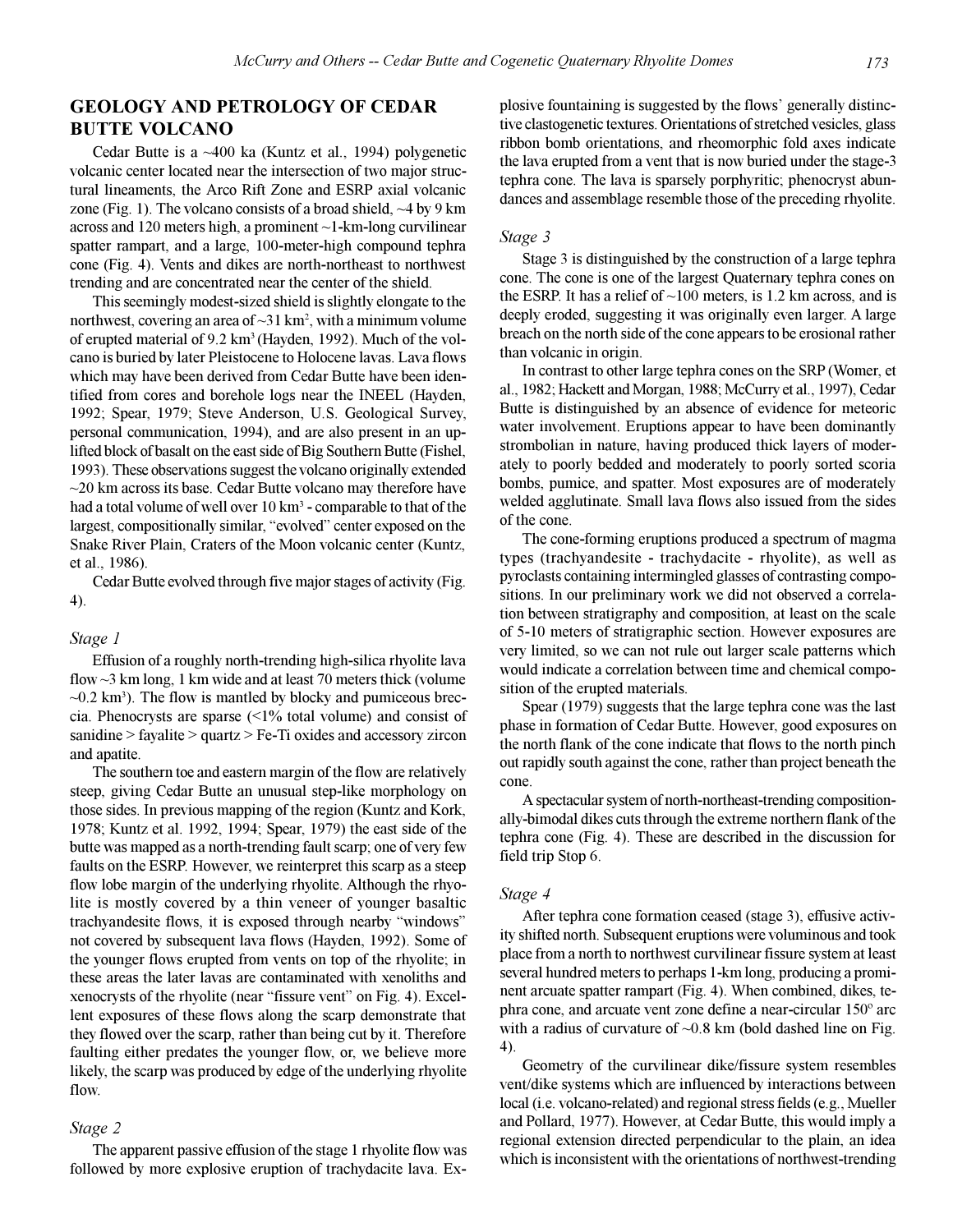

*Figure 5. Representative whole-rock major and trace element analyses of Cedar Butte and related volcanic rocks; oxides normalized to 100% on an anhydrous basis (Hayden, 1992; McCurry, unpublished data). Symbols and sources of the data are as follows: large filled triangles = Cedar Butte; small open triangles = Cedar Butte (Spear, 1979); small diamonds - Snake River plain olivine tholeiite basalts (Kuntz et al., 1992; Spear, 1979; Fishel, 1993); small open circles - evolved volcanics of Craters of the Moon volcanic center (Kuntz et al., 1992; Leeman et al. , 1976); plus symbol - Big Southern Butte rhyolite (Spear, 1979; unpublished data by McCurry and Mertzman); large open circle - East Butte rhyolite (Spear, 1979).*

normal faults marginal to the plain. We speculate that the distinctive geometry of this system of vents resulted from incipient caldera formation above a shallow magma chamber (e.g., see discussions in Suppe, 1985, p. 223-228).

At least five distinct eruptions from the arcuate vent zone produced lavas ranging from trachyandesite to trachydacite in composition (Fig. 4). Although individual lava flows appear to be relatively homogeneous, some exhibit varying scales of magma mixing and hybridization (Fishel, 1992).

The lavas are typically sparsely porphyritic. Intermediate flows contain phenocrysts of plagioclase, olivine, ferroaguite, Fe-Ti oxides and accessory apatite. More felsic flows contain phenocrysts of plagioclase + anorthoclase + olivine + Fe-Ti oxides and accessory zircon and apatite. Accessory xenocrysts and wispy blebs of contrasting magma types (i.e. small-scale magma mixing) are fairly common but not abundant. In contrast to highly evolved lavas at Craters of the Moon (abbreviated COM; e.g. Stout et al., 1994) we found no accidental lithic fragments which might have been derived from dissaggregated Precambrian basement.

#### *Stage 5*

The final eruption at Cedar Butte produced the least siliceous lava (54.8%  $SiO_2$ ). The vent is a north-trending fissure just south of the tephra cone (Fig. 4). The eruption produced a relatively thin flow which mantles much of the southern third of Cedar Butte. Although similar in most respects to older trachyandesites at Cedar Butte, this flow contains scattered xenoliths and xenocrysts of "stage-1-type" rhyolite, consistent with our interpretation of a large subsurface extent for the rhyolite flow.

No significant erosion occurs between lava flows or pyroclastic units suggesting there was no major hiatus during formation of the volcanic center. Unfortunately, exposures are very limited due to weak erosional incision of the young rocks, and we have no basis for quantifying the time of evolution.

The five stages of Cedar Butte evolution record a systematic change over time from more siliceous to less siliceous eruptive products. This relationship between composition and time, combined with abundant evidence for magma mixing and partial hybridization at Cedar Butte, suggest that the lavas were erupted from a shallow, compositionally zoned magma chamber.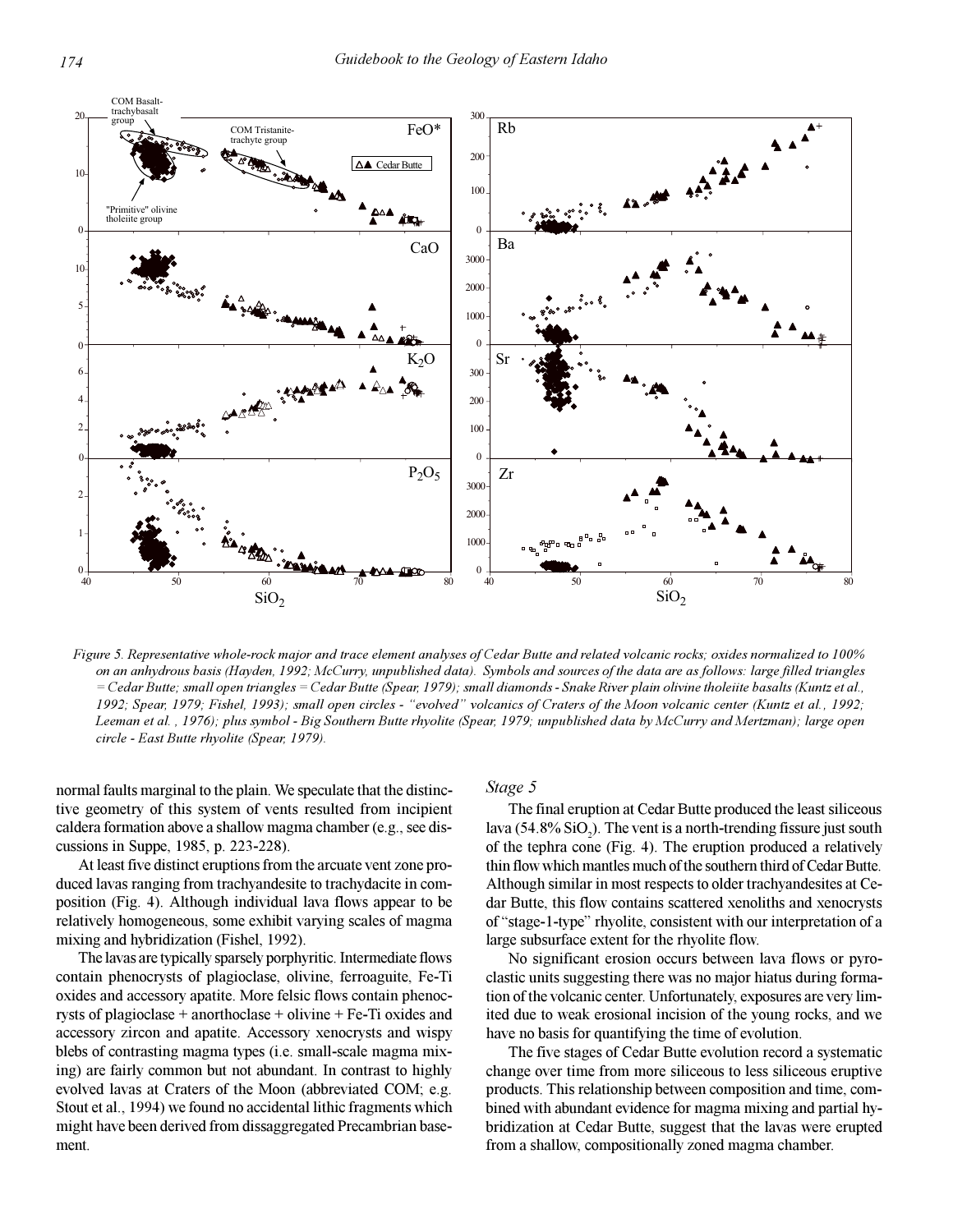

*Figure. 6. An interpretation of assemblages of minerals which, based upon their petrographic features, are believed to be intratelluric phases which were in equilibrium with the host magmas. Widths of bars indicate relative abundance. Numbers on bars indicate compositions of respective phases based upon electron microprobe analyses (Hayden, 1992).*

# **Geochemistry**

#### *Major and Trace Element Chemistry*

Cedar Butte is a moderately alkaline intermediate to silicic volcanic center (Hayden, 1992 and Spear, 1979). Major geochemical features are illustrated in several Harker diagrams (Fig. 5). In these figures SRP olivine tholeiite basalts and COM lavas are shown for reference.

Lavas and pyroclastic rocks span a nearly continuous spectrum of major-element composition from 55 to 75% silica. Major- and trace-element covariation plots (Fig. 5) exhibit smooth variations in chemistry which are most often linear (e.g., Ca and FeO<sup>\*</sup>), but also include some moderate (e.g.,  $K_2O$ , Rb) and pronounced changes in slope (Ba, Zr).

Salient aspects of Cedar Butte rock chemistries are as follows:

1. There is a pronounced compositional discordance between the most mafic Cedar Butte rocks and SRP olivine tholeiite basalts. This discordance is characteristic of other mafic to intermediate volcanic centers on the SRP, such as Craters of the Moon (e.g., Leeman, 1982b; Stout et al., 1994). Cedar Butte is missing the



*Figure 7. Chondrite normalized REE plots of rocks from Cedar Butte (McCurry, unpublished data), SRP olivine tholeiites (medium shade pattern), COM lavas (light shade) and Big Southern Butte rhyolite (dark shaded line). Data for COM lavas and olivine tholeiites are from Kuntz et al. (1992), Knobel et al. (1995), Fishel (1993) and Hughes (unpublished data). Data for Big Southern Butte are from Spear (1979) and Noble et al. (1979).*

most mafic compositions observed at COM.

2. Cedar Butte rocks overlap in composition with other evolved volcanic systems on the ESRP (represented in Fig. 5 by COM). It seems remarkable that essentially all major chemical, petrologic and mineralogical features of Cedar Butte rocks overlap with COM rocks between 54 and  $66\%$  SiO<sub>2</sub>, despite the difference in ages and locations of the two centers (e.g., Stout et al., 1994; Hayden, 1992). Clearly, the evolution of the two suites must be due to the same processes. There are some differences, perhaps best demonstrated in Figure 5 by an apparent discordance in Zr-contents of Cedar Butte and COM. Trends of Zr-contents of both volcanic systems seems to define straight lines; respective trends appear offset and of opposite slopes between  $~57$  and  $~65\%$  silica. Over this range Zr-concentration increases from  $\sim$ 1,300 to 1,900 ppm in COM rocks, while declining from ~3200 to 1,900 ppm in Cedar Butte rocks.

3. Some changes in slopes defined by chemical variation trends correlate systematically with changes in phenocyst assemblage and abundance (as previously demonstrated for COM rocks). Most prominent among these are changes in trends of Rb, Ba, and  $K_{2}O$ . At a bulk silica content of  $~60\%$ , the Rb-trend increases in slope, whereas Ba changes from positive to negative slope with increasing silica. The changes correlate with the appearance of intratelluric alkali-feldspar (Fig. 6). Barium strongly partitions into alkali-feldspar, whereas Rb is mildly incompatible. Therefore it seems likely that fractionation of this phase produced the observed opposite behaviors of the two elements.

A second significant change in trend is demonstrated by a flattening of  $K_2O$ -silica slope at ~67% SiO<sub>2</sub> on the Harker diagrams. This roughly coincides with an increase in the abundance of alkali feldspar and decline, and eventual absence, with increasing silica, of plagioclase as an intratelluric phase.

The curved nature of some Cedar Butte covariation trends precludes simple two-component mixing as a major petrogenetic mechanism, although as previously stated, petrographic and field evidence for at least some magma mixing is strong. Stout et al. (1994), Reid (1995), Leeman et al. (1976) and Leeman (1982b) convincingly demonstrated that similar lavas at COM were largely the products of fractional crystallization. The basis of arguments they brought to bear at COM is essentially the same at Cedar Butte.

4. Perhaps the most significant feature of chemical data from Cedar Butte is that they appear to close a "compositional gap" (between  $\sim$  66 and 74% SiO<sub>2</sub>) between trachyandesite-dacite lava sequences and high-silica rhyolites of the ESRP. Rocks spanning this compositional range erupted during at least two stages of volcanic center evolution (stages 2 and 3). Samples which were analyzed are only sparsely porphyritic, and olivine and alkalifeldspar phenocryst compositions are intermediate between mafic and silicic extremes. Therefore it seems unlikely that the bulk rock chemistry is an artifact of crystal accumulation or magma mixing, and opens up the possibility that the most siliceous rocks are genetically related to the intermediate rocks (cf. Spear, 1979).

Hayden (1992) performed incremental mass balance calculations of fractional crystallization using observed compositions of phenocrysts, and produced a close match to the observed trends in bulk major element rock chemistry  $(Sr^2 < 0.5; Bryan$  et al.,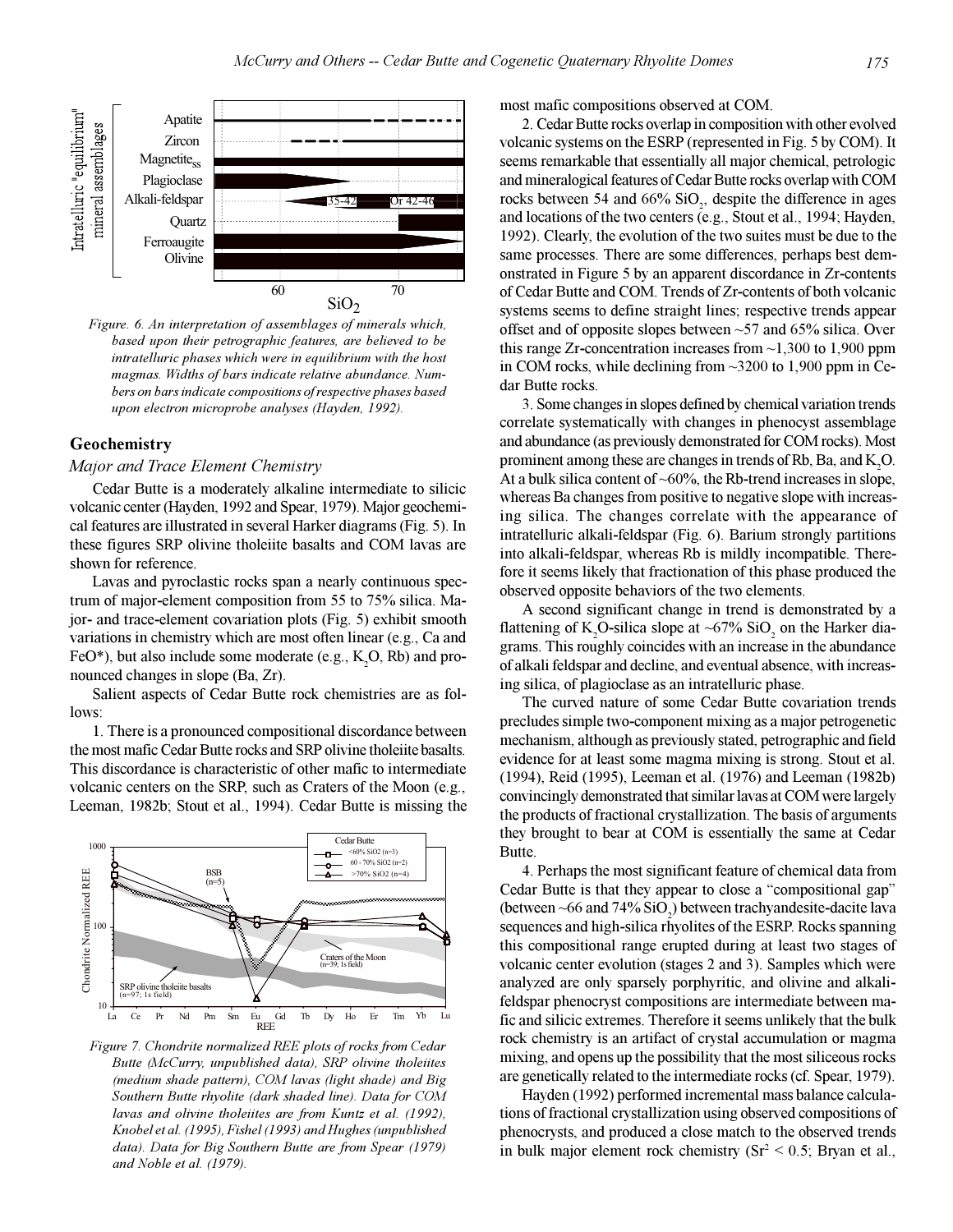

*Figure 8. A plot of Nd- and Sr-isotope ratios for samples from Cedar Butte (McCurry, unpublished data); Cedar Butte (triangles), Big Southern Butte (open square) and East Butte (open circle). Numbers next to Cedar Butte samples are silica contents of the respective samples. Curved line represents an AFC model; numbers next to tick marks on the curve indicate percent fractionation of the trachyandesite parent magma (discussed in the text). Inset diagram illustrates relationships between Sr-isotopes and silica for COM (after Leeman et al., 1976) and samples from Cedar Butte. Numbers next to Cedar Butte samples are whole-rock Sr-concentrations. Fields for Neogene rhyolites and SRP basalts are based upon data from Menzies et al. (1983), Lum et al. (1989), and Hildreth et al. (1991).*

1968). Spear (1979) performed similar calculations over a smaller silica range. He also presents chondrite-normalized REE data which support a fractional crystallization model. However he specifically excluded rhyolites from this model because: 1. the most silicic rocks have lower LREE concentrations than some intermediate rocks; 2. absence of a fractionating phase which could have produced the lower LREE ratios.

Our preliminary REE analytical work, illustrated in Figure 7, confirms the patterns of LREE and HREE shown by Spear. Note that Big Southern Butte (BSB), made of rhyolite even more evolved than the most silicic rhyolite at Cedar Butte, has even lower LREE/HREE ratios than rhyolites at Cedar Butte. However, fractionation of small amounts of chevkinite (a LREE-rich sorosilicate) may have produced the observed REE behavior (McCurry, unpublished data). We have recently confirmed the presence of chevkinite, by petrographic and electron-microprobe analyses of minerals in heavy mineral separates from Cedar Butte pumices and obsidian (McCurry, unpublished data).

#### *Isotope Chemistry*

Sr- and Nd-isotopes of four Cedar Butte samples are illustrated in Figure 8. Analyses are also shown of samples of highsilica rhyolites from East Butte and Big Southern Butte.

Samples from Cedar Butte range from 0.70684 to 0.70967 in initial <sup>87</sup>Sr/<sup>86</sup>Sr ratio;  $\varepsilon_{Nd}$  varies from -4.14 to -4.70. Sr- and to a lesser extent, Nd-isotopes correlate systematically with silica content. Simple two-component mixing has already been excluded

on the basis of bulk major element chemistry and patterns of phenocryst assemblages and composition. A coupled assimilation and fractional crystallization (AFC) model illustrates one possible relationship (Fig. 8). The most mafic trachyandesite is assumed to represent the parent magma. Plagioclase+alkali feldspar, olivine, ferroaugite, Fe-Ti oxides and chevkinite are assumed to fractionate in weight proportions of  $0.6, 0.15, 0.15, 0.10$ , and  $3x10^{-5}$ , respectively, yielding estimated bulk distribution coefficients of  $D_{\rm Sr}$  = 4 and  $D_{\rm Nd}$  = 1.1 (McCurry, unpublished data). Assimilant chemical composition is from lower and upper crustal xenoliths in SRP lavas (Leeman et al., 1985). The long curved line represents the AFC model fractionation path. Small numbers indicate percentage crystallization of the parent magma.

The AFC model yields a successful match for observed Srand Nd-isotopes as well as Sr- and Nd-concentrations. It is highly sensitive to r (ratio of assimilation to crystallization). No successful models were produced using r's of more than a few percent, primarily because of the extremely low Sr-concentration of the most evolved sample (2.6 ppm). This apparently rules out more than a few percent contribution from any reasonable crustal rock.

Sr-isotope, compositional and textural features of COM rocks suggest greater involvement of crustal material (e.g., Leeman et al., 1976; Stout et al., 1994). For example, whereas accidental crustal xenoliths are common in COM lavas, they are absent at Cedar Butte. In addition, COM Sr-isotopes increase from 0.7079 to 0.7117 between 45 and 63.5% silica, Cedar Butte Sr-isotope ratios increase from 0.7068 to 0.7097 between 55 to 75% silica. Differences in silica and Sr-isotope patterns of the two systems are illustrated in the inset to Figure 8.

One of the intriguing features of the isotopic data for highsilica rhyolites of the ESRP is that, with the exception of one sample from Cedar Butte, all overlap in Nd- and Sr- isotopes with SRP olivine tholeiite basalts and overlap with each other in major- and trace-element chemistry (Figs. 5, 7). This suggests that a repeating mechanism of formation is involved for the rhyolites, different than that which produced earlier Tertiary rhyolites in the same area (e.g. Leeman, 1982a,c). The isotopic data appear to preclude any mechanism involving major contribution to the rhyolites from lower or upper crustal geochemical reservoirs (Fig. 8), and provides strong evidence of a liquid-line-of-descent, by fractional crystallization, between olivine tholeiites - intermediate magma suites  $-$  and high silica rhyolites.

#### **Conclusions**

Previous work on evolved volcanic centers of the eastern Snake River Plain suggests that mafic-intermediate composition volcanic rocks evolved primarily by fractional crystallization and minor assimilation from a primitive olivine tholeiite parent (e.g., Thompson, 1972a,b, 1975; Leeman et al., 1976, 1982b; Stout et al., 1994; Kuntz et al., 1986; Reid, 1995). However high-silica rhyolite flows and hypabyssal intrusions, which overlap with the intermediate centers in space and time, have been placed into separate, and somewhat poorly defined categories (e.g., "residual melt", Spear, 1979; crustal melt, Leeman, 1982c).

We suggest that the rhyolites were produced by an extension of the same basic mechanism responsible for the other "evolved"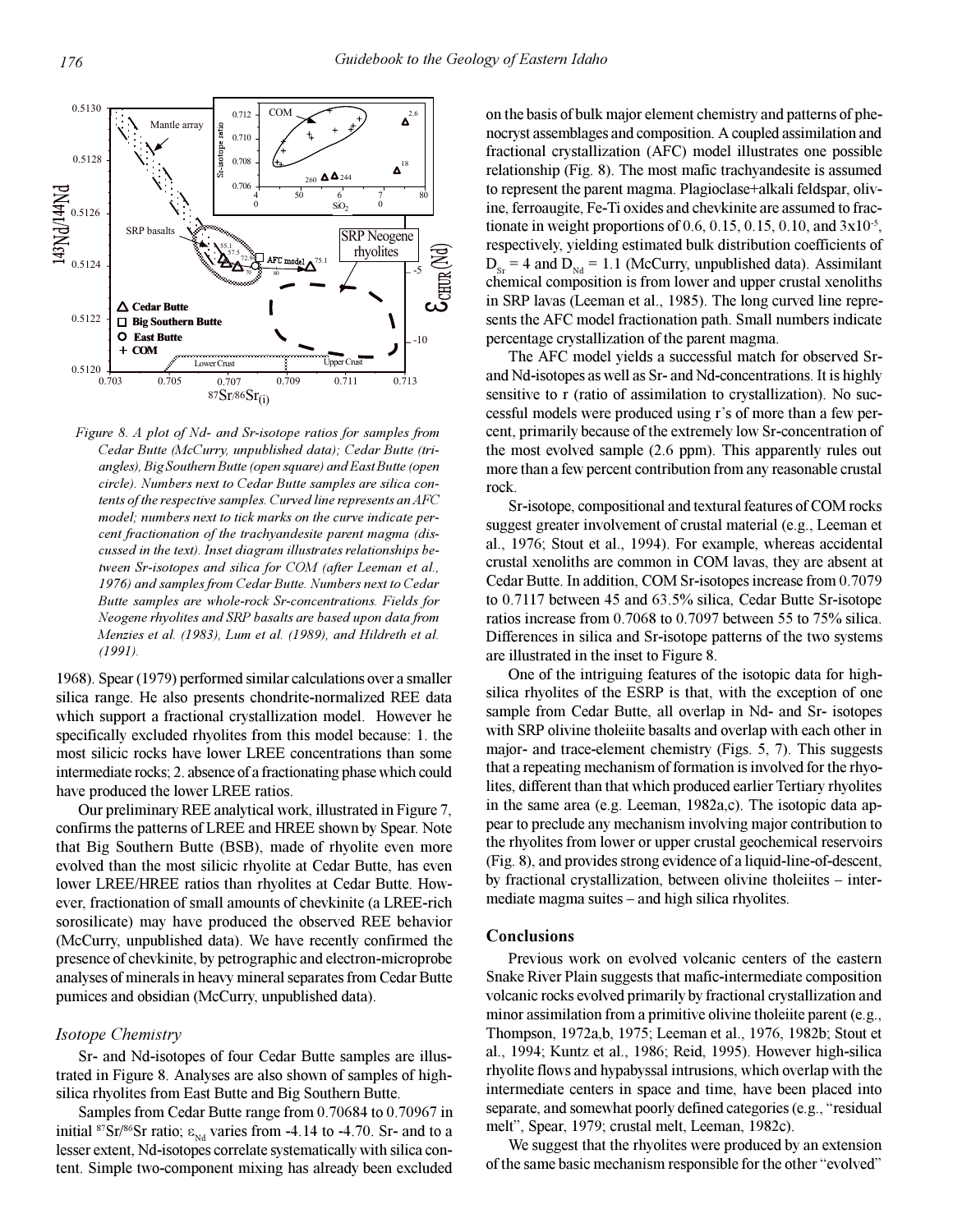magmas on the plain, i.e. extreme polybaric fractional crystallization of SRP basalt. This idea has previously been ruled out on the grounds of paucity of intermediate composition rocks, discordances in isotopic compositions (Leeman, 1982c), and trace element patterns (Spear, 1979). Although these arguments clearly apply to older Tertiary rhyolites of the ESRP (Leeman, 1982c), they do not apply as well to the younger rhyolites (i.e. Cedar Butte, Big Southern Butte, East Butte, etc.). Cedar Butte is one place where an entire range (above 54% silica) of evolved magma compositions erupted. Most of the rhyolites overlap in Sr- and Ndisotopes with SRP olivine tholeiites. Finally, discrepancies in LREE data may be accounted for by fractionation of trace amounts of chevkinite.

Formation of high-silica rhyolites in the ESRP by extreme fractionation of basaltic parents, has important implications for magma and energy supply rates into the crust in this region (cf. Kuntz, 1992), because of the large amount of basalt magma that is required to produce even small amounts of rhyolite daughter magma. Big Southern Butte alone has an exposed volume of 8 km<sup>3</sup> (Kuntz et al., 1992) and may have a total volume of 10-20 km<sup>3</sup> when subsurface volume is taken into account. This would imply existence of a large crustal parental basaltic magma reservoir perhaps ten to a hundred times that size. If located in the mid- to lower crust a chamber of that size might conceivably be still partially molten. This idea is consistent with recent geophysical work by Peng and Humphreys (1998), which documents a zone of lower crustal partial melt extending southeast from beneath Big Southern Butte to beneath the Blackfoot volcanic field. It is intriguing that the regional geophysical anomaly overlaps precisely the general region of Quaternary rhyolite volcanism in southeast Idaho (excluding Yellowstone).

Continue west on the gravel road. The road crosses a traintrack at 5.5 miles. Note the distinctively young-looking Cerro Grande flow (13.4 ka; Kuntz et al., 1994) from 5.5 to 6.0 miles. This flow was derived from vents, just out of sight, to the southeast of Cedar Butte. Take a left on the dirt track heading south around the east flank of Cedar Butte. Zero your odometer. NOTE: roads on Cedar Butte are unimproved and can be treacherous; 4WD is strongly recommended!

At 2.5 miles note the prominent scarp to the west (right side of road). Kuntz et al. (1992) interpreted this scarp as a NNWtrending fault scarp. However, more detailed mapping by Hayden (1992) suggests that the scarp is a depositional feature formed by the east flank of a thick rhyolite lava flow. The flow extends to the south for 2-3 kilometers from a vent which is now buried beneath the prominent tephra cone. The rhyolite flow has been veneered by thin mafic lava flows, some of which produced beautiful cascade-like features across the escarpment.

At 3.1 miles take a right onto the dirt track leading up onto the southeast flank of Cedar Butte. Turn right at the fork in the road at 3.2 miles. Turn left at the junction at 3.4 miles. Turn left at the next junction at 3.5 miles and drive to the end of the road (3.65 miles). Park vehicles in the grassy opening, preferably beneath a cool Cedar tree, and hike about a quarter mile to the toe of the rhyolite lava flow.

**STOP 4.** Quaternary high-silica rhyolite lava flow; discussion topics and objectives include:

- Define flow features; possible source of the flow.
- What are rhyolite lava flows doing on a SRP shield volcano?
- Is Cedar Butte an Archeological obsidian-source region?

Hike south from the parking area about a quarter mile, to the toe of the rhyolite flow. Along the way note the abundance of pumiceous rhyolite blocks; these are part of the upper pumice carapace of the flow. Near the cliffy area at the toe of the flow you will see devitrified and crystallized parts of the flow. There are numerous zones of autoclastic rhyolite in this area (i.e. monolithologic rhyolite fragments in a rhyolite matrix), produced by internal brittle deformation within the extremely viscous flow, and incorporation of rubble from the advancing toe of the flow during its emplacement. Thin, wispy zones of obsidian (an Archeological obsidian source?) occur in some areas, within otherwise crystallized or devitrified rhyolite. The rhyolite has a silica content of 75.2%, and is sparsely porphyritic, consisting of less than 1% phenocrysts of sanidine  $>$  fayalite  $>$  quartz  $>$  Fe-Ti oxides and accessory apatite and zircon.

This rhyolite flow is largely covered by a thin veneer of younger, more mafic flows. The original flow probably emanated from a vent located beneath the large tephra cone  $\sim$ 2 km to the north.

Zero your odometer mileage. Back-track to the last intersection (0.15 miles). Take a right and proceed to the next intersection at 0.25 miles. Take a left and drive north up the shield on a very rocky road for 0.5 to the next intersection. Take a right and follow the jeep-track leading to the south rim of the Cedar Butte tephra cone. Park on the rim of the cone.

**STOP 5.** Tephra cone; discussion topics and objectives:

- Explosive volcanism
- Magma mixing

This deeply dissected tephra cone consists of a remarkably wide variety of pyroclasts, ranging from trachyandesite to rhyolite in composition (Hayden, 1992; McCurry, unpublished data). The cone has been erosionally breached on the north side. It is



*Figure 9. A diagrammatic depiction of dike segments which intrude into the north flank of a tephra cone on Cedar Butte. Silica contents are shown for samples collected from the margins and cores of the dike segments.*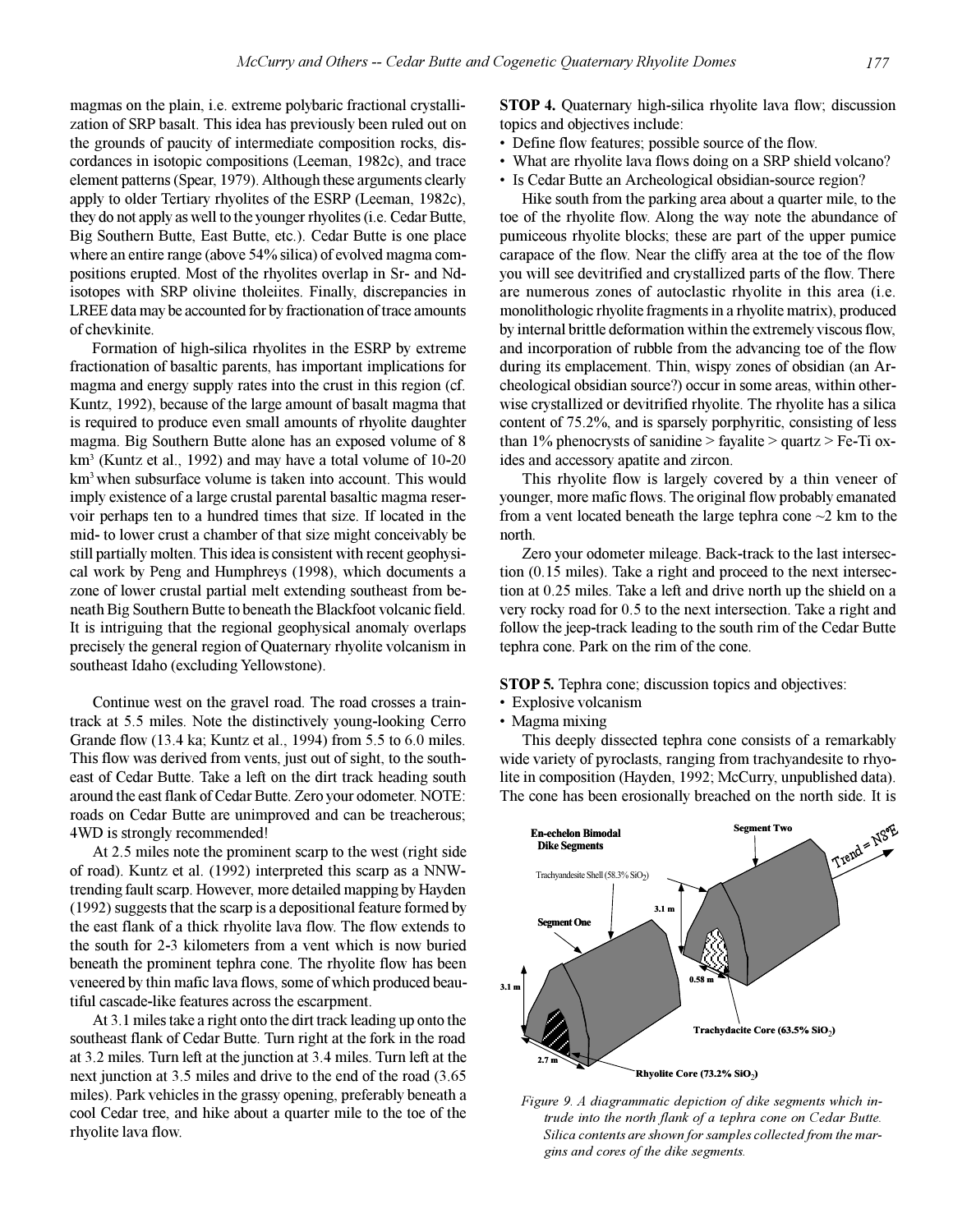intruded by compositionally bimodal dikes on its north flank (field trip Stop 6). Resistant ridges around the rim of the cone consist of a variety of agglutinated spatter, and welded pumiceous pyroclasts. It is not difficult to find pumices consisting of intimately interbanded mafic and felsic components. Small, "rootless" mafic lava flows, probably produced by consolidated spatter, occur below the rim in some areas.

In contrast to many other large tephra cones across the Snake River Plain (Womer et al., 1982; Hackett and Morgan, 1988), the eruptions which produced the tephra at Cedar Butte appear to be entirely magmatic in origin, rather than hydromagmatic.

Proceed back down the south flank of the cone, back-tracking to the last intersection. Zero your odometer at the intersection. Turn left, and proceed south down the south side of the shield. At 0.5 miles note the track leading to the right; continue straight. At the next intersection (0.7 miles) bear left. Continue another 0.1 miles to the end of the track and then turn left onto the "larger" track heading north. Proceed north along this road, retracing your steps along the east flank of Cedar Butte, until you return to the graded gravel road at 3.9 miles. Again rezero your odometer. Turn left (west) on the graded gravel road.

Proceed for 2.3 miles to the west on the graded gravel roads, until you reach a dirt track paralleling prominent power lines. Turn left (south) for 1.1 miles on the power-line road. At this point, turn left (east) off the power-line road onto another track. At 0.7 miles down this road, bear left at the fork in the road. Continue for another 0.75 miles and park at the top of a steep section of road which leads down into the prominent gully incised into the north flank of the Cedar Butte tephra cone. Note prominent blade-like-exposures of mafic dikes ~10 meters east (left) of the road.

#### **STOP 6.** Polymodal dikes

- Dike and magma emplacement processes
- Implications for source magma reservoirs

Walk north to the prominent blade-like exposures of mafic dikes. Two of the three dikes exhibit spectacular features of bimodal magma interaction (Fig. 9). The dikes strike  $N 8^{\circ}$  E and dip vertically, to steeply to the east. The overall morphology is wedge-shaped, tapering towards the top, suggesting that the original magma had not propagated to the surface at this location. Contacts with the host tephra are bulbous on a scale of  $10$ 's of cm to a meter. Contacts with the host-rock tephra (part of the prominent tephra cone located to the south) have produced a thin zone where the glassy tephra pyroclasts are fused into dense obsidian.

Both southerly dike segments have a layered structure consisting of a core of felsic composition and a rind of more mafic composition (Fig. 9). In the southerly dike the interior of the dike is rhyolitic in composition. This can be observed in a small addit on the east side of the dike. In the middle segment (which can be observed in cross-section, looking to the north), the core consists of trachydacite. In both cases the "rind" consists of trachyandesite. Contacts between the two lithologies varies from sharp to gradational over a few centimeters. In many places there are wispy blebs of one lithology within the other. Both features indicate the original magmas were at least partially molten when they were brought into contact. The dike lithologies overlap in composition with the compositions of pyroclasts in the tephra cone to the south, suggesting that the dike is the northern continuation of vents which fed that tephra-cone-forming eruption.

Processes by which mafic magmas tend to migrate toward conduit walls, when in contact with more silicic magma, are referred to by Carrigan (1994) as "viscous segregation" and "encapsulation". Carrigan describes experimental and theoretical bases for the segregation process, indicating that it is primarily the result of the highly contrasting viscosities of magma types. More fluid mafic melts tend to migrate into the zones of highshear (i.e. margin) within the conduits. Carrigan demonstrates that it is possible to produce such a dike geometry even though the original source reservoir was continuously zoned, with rhyolitic melts on the top - as seems likely beneath Cedar Butte.

The dikes are a part of a nearly continuous curvilinear system of vents and intrusions extending for  $\sim$ 2 km, including the tephra cone to the south, and curvilinear vent zone to the north, and circumscribing a near circular 150º arc (Fig. 9). The arc has a radius of curvature of about 0.8 km, and may have originated by incipient formation of ring fractures above a shallow, compositionally zoned magma chamber.

# **ACKNOWLEDGMENTS**

This work was supported by EG&G, Idaho Contract C84- 110421 to M. McCurry. We thank Steve Anderson and Mel Kuntz (U.S. Geological Survey), Dick Smith (LITCO) and Dave Rodgers and Scott Hughes (Idaho State University) for helpful discussions, and Regan Grandy for preparation of heavy mineral separates. We also thank Dennis Geist, Mel Kuntz and Paul Link for reviewing a version of this manuscript regarding the geology of Cedar Butte; and Scott Hughes for his patience and assistance through the editing process.

# **REFERENCES**

- Bryan, W.B., Finger, L.W., and Chayes, F., 1968, Estimating proportions in petrographic mixing equations by least-squares approximation: Science, v. 163, p. 926-927.
- Carrigan, C.R., 1994, Two-component magma transport and the origin of composite intrusions and lava flows, *in* , Ryan, M.P, ed., Magmatic Systems: Academic Press, p. 319-354.
- DePaolo, D.J., 1981, Trace element and isotopic effects of combined wallrock assimilation and fractional crystallization: Earth and Planetary Science Letters, v. 53, p. 189-202.
- Fiesinger, D.W., Perkins, W.D., and Puchy, B.J., 1982, Mineralogy and petrology of Tertiary-Quaternary rocks in Caribou County, Idaho, *in* Bonnichsen, B., and Breckenridge, R. M., eds., Cenozoic Geology of Idaho, Bulletin 26 of the Idaho Bureau of Mines and Geology, p. 465-488.
- Fishel, M.L., 1993, The geology of uplifted rocks on Big Southern Butte: Implications for the stratigraphy and geochemistry of the Eastern Snake River Plain: Idaho State University Masters Thesis, 178 p.
- Hackett, W.R., and Morgan, L.A., 1988, Explosive basaltic and rhyolitic volcanism of the Eastern Snake River Plain, Idaho, *in* , Link, P.K., and Hackett, W.R., eds., Guidebook to the Geology of Central and Southern Idaho, Idaho Geological Survey Bulletin 27, p. 283-301.
- Hackett, W.R., and Smith, R.P., 1992, Quaternary volcanism, tectonics, and sedimentation in the Idaho National Engineering Laboratory area, *in* Wilson, J. R., ed., Field Guide to Geologic Excursions in Utah and Adjacent Areas of Nevada, Idaho, and Wyoming: Salt Lake City, Utah Geological Survey, p. 1-18.
- Hauser, B.B., 1992, Quaternary stratigraphy of an area northeast of American Falls Reservoir, eastern Snake River Plain, *in* Link, P. K., Kuntz, M. A., and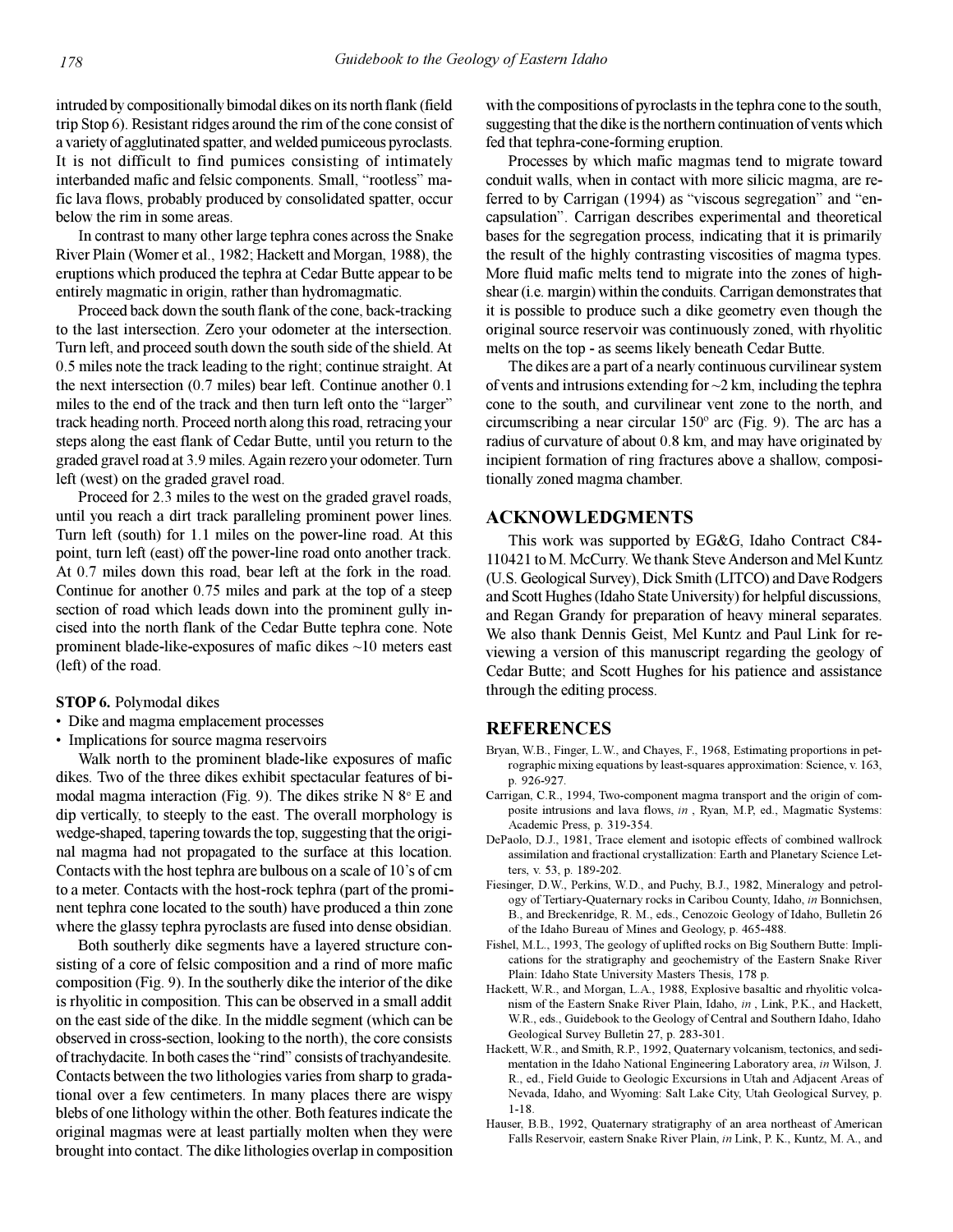Platt, L., eds., Regional geology of eastern Idaho and western Wyoming: Boulder, CO, Geological Society of America, p. 269-288.

- Hayden, K.P., 1992, The geology and petrology of Cedar Butte, Bingham County, Idaho: Idaho State University Masters Thesis, 104 p.
- Hayden, K.P., McCurry, M., Hackett, W.R., and S.A. Mertzman, 1992, Geology and petrology of Cedar Butte Volcano, Eastern Snake River Plain, Idaho: Geological Society of America Abstracts with Programs, 24(6).
- Hildreth, W., Halliday, A.N., and Christiansen, R.L., 1991, Genesis and Contamination of Basaltic and Rhyolitic Magma Beneath the Yellowstone Plateau Volcanic Field: Journal of Petrology, v. 32, p. 63-138.
- Hughes, S.S., Smith, R.P., Hackett, W.R., McCurry, M., Anderson, S.A., and Ferdock, G.C., 1997, Bimodal magmatism, basaltic volcanic styles, tectonics, and geomorphic processes of the Eastern Snake River Plain, Idaho, *in* Link, P.K., and Kowallis, B.J., eds., Proterozoic to Recent Stratigraphy, Tectonics, and Volcanology, Utah, Nevada, Southern Idaho and Central Mexico, Brigham Young University Geology Studies, v. 42, p. 423-458.
- Karlo, J.F., 1977, The geology and Buoguer gravity of the Hells Half Acre area and their relation to volcano-tectonic processes within the Snake River Plain rift zone, Idaho, Buffalo State University Ph.D. Dissertation, 152 p.
- Kellogg, K.S., Harlan, S.S., Mehnert, H.H., Snee, L.W., Pierce, K.L., Hackett, W.R., and Rodgers, D.W., 1994, Major 10.2-Ma rhyolitic volcanism in the eastern Snake River Plain, Idaho-Isotopic age and stratigraphic setting of the Arbon Valley Tuff Member of the Starlight Formation, U.S. Geological Society Bulletin 1091, 18 p.
- Knobel, L.L., Cecil, L.D., and Wood, T.R., 1995, Chemical composition of selected core samples, Idaho National Engineering Laboratory, Idaho: U. S. Geological Survey Open-File Report 95-748, 59 p.
- Kuntz, M.A., Champion, D.E., Spiker, E.C., and Lefebvre, R.H., 1986, Contrasting magma types and steady-state, volume-predictable volcanism along the Great Rift, Idaho: Geological Society of America Bulletin, v. 97, p. 579- 594.
- Kuntz, M.A., Covington, H. R., and Schorr, L. J., 1992a, An overview of basaltic volcanism of the eastern Snake River Plain, Idaho, *in* Link, P.K., Kuntz, M.A., and Platt, L., eds., Regional geology of eastern Idaho and western Wyoming: Boulder, CO, Geological Society of America, p. 227-267.
- Kuntz, M.A., Covington, H.R., and Schorr, L.J., 1992b, A model-based perspective of basaltic volcanism, eastern Snake River Plain, Idaho, *in* Link, P.K., Kuntz, M.A., and Platt, L., eds., Regional geology of eastern Idaho and western Wyoming: Boulder, CO, Geological Society of America, p. 289- 304.
- Kuntz, M.A., and Dalrymple, G. B., 1979, Geology, geochronology, and potential volcanic hazards in the Lava Ridge-Hell's Half Acre area, eastern Snake River Plain, Idaho, U.S. Geological Survey Open-File Report 79-1657, p. 70.
- Kuntz, M.A., and Kork, J.O., 1978, Geology of the Arco-Big Southern Butte area, eastern Snake River Plain, and potential volcanic hazards to the Radioactive Waste Management Complex, and other waste storage and reactor facilities at the Idaho National Engineering Laboratory, Idaho: U.S. Geological Survey Open-File Report 78-691, p. 70.
- Kuntz, M.A., Skipp, B., Lanphere, M.A., Scott, W.E., Pierce, K.L., Dalrymple, G.B., Champion, D.E., Embree, G.F., Page, W.R., Morgan, L.A., Smith, R.P., Hackett, W.R., and Rodgers, D.W., 1994, Geologic map of the Idaho National Engineering Laboratory and adjoining areas, eastern Idaho: U.S. Geological Survey Miscellaneous Investigations Series Map 1-2330, scale 1:100,000.
- Le Bas, M.J., Le Maitre, R.W., Streckeisen, A., and Zanettin, B., 1986, A chemical classification of volcanic rocks based on the total alkali-silica diagram, Journal of Petrology, v. 27, p. 745-750.
- Leeman, W.P., 1982a, Development of the Snake River Plain-Yellowstone Plateau province, Idaho and Wyoming: An overview and petrologic model, *in* Bonnichsen, B., and Breckenridge, R. M., eds., Cenozoic Geology of Idaho, Bulletin 26 of the Idaho Bureau of Mines and Geology, p. 155-177.
- Leeman, W.P., 1982b, Evolved and hybrid lavas from the Snake River Plain, Idaho, *in* Bonnichsen, B., and Breckenridge, R. M., eds., Cenozoic Geology of Idaho, Bulletin 26 of the Idaho Bureau of Mines and Geology, p. 193- 202.
- Leeman, W.P., 1982c, Rhyolites of the Snake River Plain-Yellowstone Plateau province, Idaho and Wyoming: A summary of petrogenetic models, *in* Bonnichsen, B., and Breckenridge, R.M., eds., Cenozoic Geology of Idaho, Bulletin 26 of the Idaho Bureau of Mines and Geology, p. 203-212.
- Leeman, W.P., Menzies, M.A., Matty, D.J., and Embree, G.F., 1985, Strontium, neodymium, and lead isotopic compositions of deep crustal xenoliths from

the Snake River Plain: evidence for Archean basement: Earth and Planetary Science Letters, v. 75, p. 354-368.

- Leeman, W.P., Vitaliano, C.J., and Prinz, M., 1976, Evolved lavas from the Snake River Plain, Craters of the Moon National Monument, Idaho: Contributions to Mineralogy and Petrology, v. 56, p. 35-60.
- Lum, C.C., Leeman, W.P., Foland, K.A., Kargel, J.A., and Fitton, J.G., 1989, Isotopic variations of continental basaltic lavas as indicators of mantle heterogeneity: examples from the western U.S. Cordillera: Journal of Geophysical Research, v. 94, p. 7871-7884.
- McCurry, M., Bonnichsen, B., White, C., Godchaux, M., and Hughes, S., 1997, Bimodal basalt-rhyolite magmatism in the central and western Snake River Plain, Idaho and Oregon, *in*, Link, P.K., and Kowallis, B.J., eds., Proterozoic to Recent Stratigraphy, Tectonics, and Volcanology, Utah, Nevada, Southern Idaho and Central Mexico, Brigham Young University Geology Studies, v. 42, p. 381-422.
- Menzies, M.A., Leeman, W.P., and Hawkesworth, C.J., 1983, Isotope geochemistry of Cenozoic volcanic rocks reveals mantle heterogeneity below western USA: Nature, v. 303, p. 205-209.
- Morgan, L.A., Doherty, D.J., and Leeman, W.P., 1984, Ignimbrites of the Eastern Snake River Plain: Evidence for major caldera forming eruptions, Journal of Geophysical Research, v. 89, p. 8665-8678.
- Muller, O.H., and Pollard, D.D., 1977, The stress state near Spanish Peaks, Colorado, determination from a dike pattern: Pure Applied Geophysics, v. 115, p. 69-86.
- Noble, D.C., Rigot, W.L., and Bowman, H.R., 1979, Rare-earth-element content of some highly differentiated ash-flow tuffs and lavas, *in* Chapin, C.E., and Elston, W.E., eds., Ash-Flow Tuffs, Geological Society of America Special Paper 170, p. 77-85.
- Peng, X., and Humphreys, E.D., 1998, Crustal velocity structure across the eastern Snake River Plain and Yellowstone swell, Journal of Geophysical Research, in press.
- Reid, M.R., 1995, Processes of mantle enrichment and magmatic differentiation in the eastern Snake River Plain: Th isotope evidence: Earth and Planetary Science Letters, v. 131, p. 239-254.
- Smith, R.B., and Braile, L.W., 1994, The Yellowstone hotspot: Journal of Volcanology and Geothermal Research, v. 61, p. 121-187.
- Spear, D.B., 1979, The geology and volcanic history of the Big Southern Butte-East Butte area, eastern Snake River Plain, Idaho: State University of New York at Buffalo Ph.D. Dissertation, 136 p.
- Spear, D.B., and King, J.S., 1982, The geology of Big Southern Butte, Idaho, *in* Bonnichsen, B., and Breckenridge, R.M., eds., Cenozoic Geology of Idaho, Bulletin 26 of the Idaho Bureau of Mines and Geology, p. 395-403.
- Stout, M.Z., and Nicholls, J., 1977, Mineralogy and petrology of Quaternary lava from the Snake River Plain, Idaho: Canadian Journal of Earth Sciences, v. 14, p. 2140-2156.
- Stout, M.Z., Nicholls, J., and Kuntz, M.A., 1994, Petrological and mineralogical variations in 2500-2000 yr B.P. lava flows, Craters of the Moon lava field, Idaho: Journal of Petrology, v. 35, p. 1682-1715.
- Suppe, J., 1985, Principles of structural geology: Prentice-Hall, Englewood Cliffs, NJ, 537 p.
- Thompson, R.N., 1972a, The 1-atmosphere melting patterns of some basaltic series: American Journal of Science, v. 272, p. 901-932.
- Thompson, R.N., 1972b, Melting behavior of two Snake River lavas at pressures up to 35 kb: Carnegie Institution of Washington, Geophysical Laboratory Yearbook, v. 71, p. 877-905.
- Thompson, R.N., 1975, Primary basalts and magma genesis-II. Snake River Plain, Idaho: Contributions to Mineralogy and Petrology, v. 52, p. 213-232.
- Womer, M B., Greeley, R., and King, J.S., 1982, Phreatic eruptions of the eastern Snake River Plain, *in* Bonnichsen, B., and Breckenridge, R. M., eds., Cenozoic Geology of Idaho, Bulletin 26 of the Idaho Bureau of Mines and Geology, p. 453-464.